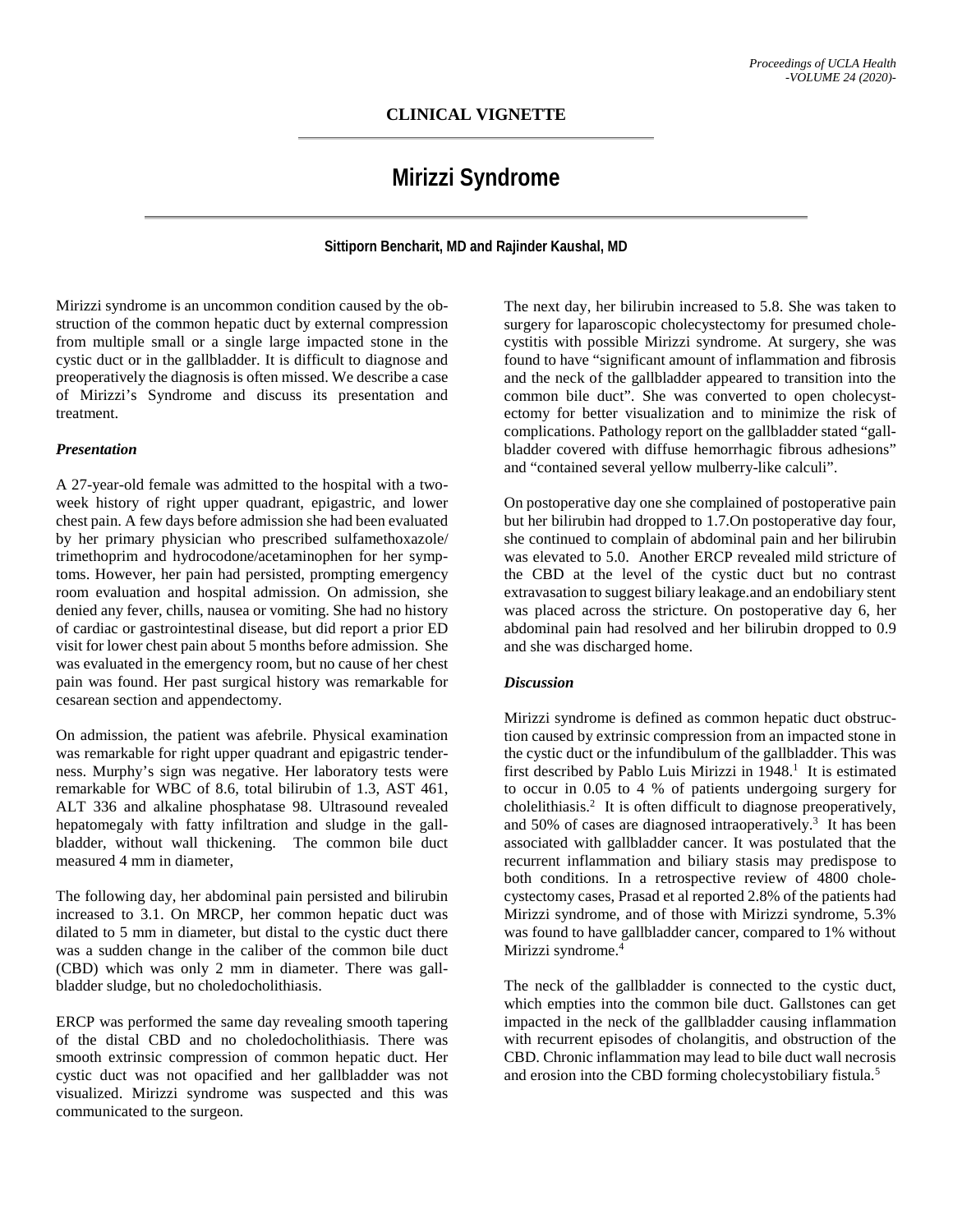Csendes et al classified Mirizzi syndrome based on the presence and extent of a cholecystobiliary fistula, which was helpful in guiding surgical therapy.6

Type I: external compression of the common hepatic duct due to stone impacted at the neck or cystic duct. There is no fistula. 11% of individuals with Mirizzi syndrome.

Type II: fistula involves less than 1/3 of the circumference of the CBD. 41% of individuals with Mirizzi syndrome.

Type III: fistula between 1/3 to 2/3 of the circumference of the CBD. 44% of individuals with Mirizzi syndrome.

Type IV: disruption of the entire CBD. 4% of individuals with Mirizzi syndrome.

The presenting symptoms of Mirizzi's syndrome are right upper quadrant pain, fever, and jaundice. All three symptoms are present in 44-71% of the patients.<sup>7</sup> Pain is the most common symptom, follows by jaundice and cholangitis.

It is difficult to distinguish Mirizzi syndrome from choledocholithiasis or cholangitis. Therefore, one has to rely on imaging studies including ultrasound, abdominal CT scan, and magnetic resonance cholangiopancreatogram (MRCP). The diagnosis of Mirizzi syndrome requires the presence of the following:

Dilatation of the biliary system above the level of gallbladder neck.

The presence of a stone impacted in the gallbladder neck.

An abrupt change to a normal diameter of the CBD below the level of the stone.

MRCP has a high sensitivity for Mirizzi syndrome. It provides the extent of pericholecystic inflammation and differentiates from gallbladder malignancy. ERCP is useful in confirming the diagnosis of Mirizzi syndrome and to determine if a cholecystobiliary fistula is present. It allows for biliary decompression by internal stenting in patients with obstructive jaundice or cholangitis.2 Endoscopic removal of the CBD stone may obviate the need for common duct exploration at the time of surgery.

For Mirizzi Syndrome type I, surgery is necessary for the removal of the inflamed gallbladder and the impacted stone. Laparoscopic cholecystectomy can be difficult due to dense adhesion and inflammation around the CBD. Laparoscopic cholecystectomy was successful in 59% of the patient with Mirizzi syndrome in one systematic review.<sup>8</sup> The surgeon should have a high index of suspicion for gallbladder cancer, and a frozen section biopsy should be performed on any suspicious areas of the gallbladder.<sup>5</sup> For type II, suture repair, T tube placement or choledochoplasty with remnant gallbladder are recommended. For type III, choledochoplasty or bilioenteric anastomosis are needed. Choledochojejunostomy is often re-

quired in type IV as there is total duct destruction.<sup>9</sup> ERCP can provide definitive treatment for type I and II patients who are poor surgical candidates. Tsuyuguchi et al reported 12 of 13 patients with no residual gallstone, remained asymptomatic. Of the 6 patients with residual stones, 4 had cholangitis, and 2 died from biliary causes.<sup>10</sup>

## *Conclusion*

Our patient presented with biliary colic, and likely had biliary symptoms 5 months prior to her admission when she had complained of lower chest pain. Even though Mirizzi's Syndrome is uncommon, it should be suspected in all patients presenting with right upper quadrant pain, jaundice, and fever and MRCP evidence of dilatation of the biliary system above the level of the gallbladder neck, impacted stone in the gallbladder neck, and an abrupt change to a normal diameter of the common duct below the level of the stone. As in this case, the surgeon needs to be aware of possible diagnosis of Mirizzi Syndrome to be prepared for open cholecystectomy to minimize biliary injury and other complications from surgery.

## **REFERENCES**

- 1. **Mirizzi PL**. Sindrome del conducto hepatico. *J Int Chir*. 1948;8:731–777.
- 2. **Mishra MC, Vashishtha S, Tandon R**. Biliobiliary fistula: preoperative diagnosis and management implications. *Surgery*. 1990 Nov;108(5):835-9. PubMed PMID: 2237763.
- 3. **Shirah BH, Shirah HA, Albeladi KB**. Mirizzi syndrome: necessity for safe approach in dealing with diagnostic and treatment challenges. *Ann Hepatobiliary Pancreat Surg*. 2017 Aug;21(3):122-130. doi: 10.14701/ahbps.2017. 21.3.122. Epub 2017 Aug 31. PubMed PMID: 28989998; PubMed Central PMCID: PMC5620472.
- 4. **Prasad TL, Kumar A, Sikora SS, Saxena R, Kapoor VK**. Mirizzi syndrome and gallbladder cancer. *J Hepatobiliary Pancreat Surg*. 2006;13(4):323-6. PubMed PMID: 16858544.
- 5. **Umashanker R, Smink D**. Mirizzi syndrome. Post TW, ed. *UpToDate*. Waltham, MA: UpToDate Inc. http://www.uptodate.com (Accessed on March 23, 2020.)
- 6. **Csendes A, Díaz JC, Burdiles P, Maluenda F, Nava O**. Mirizzi syndrome and cholecystobiliary fistula: a unifying classification. *Br J Surg*. 1989 Nov;76(11):1139-43. PubMed PMID: 2597969.
- 7. **Ibrarullah M, Mishra T, Das AP**. Mirizzi syndrome. *Indian J Surg*. 2008 Dec;70(6):281-7. doi: 10.1007/ s12262-008-0084-y. Epub 2008 Dec 23. PubMed PMID: 23133085; PubMed Central PMCID: PMC3452351.
- 8. **Antoniou SA, Antoniou GA, Makridis C**. Laparoscopic treatment of Mirizzi syndrome: a systematic review. *Surg Endosc*. 2010 Jan;24(1):33-9. doi: 10.1007/s00464-009- 0520-5. Epub 2009 May 23. Review. PubMed PMID: 19466486.
- 9. **Baer HU, Matthews JB, Schweizer WP, Gertsch P, Blumgart LH**. Management of the Mirizzi syndrome and